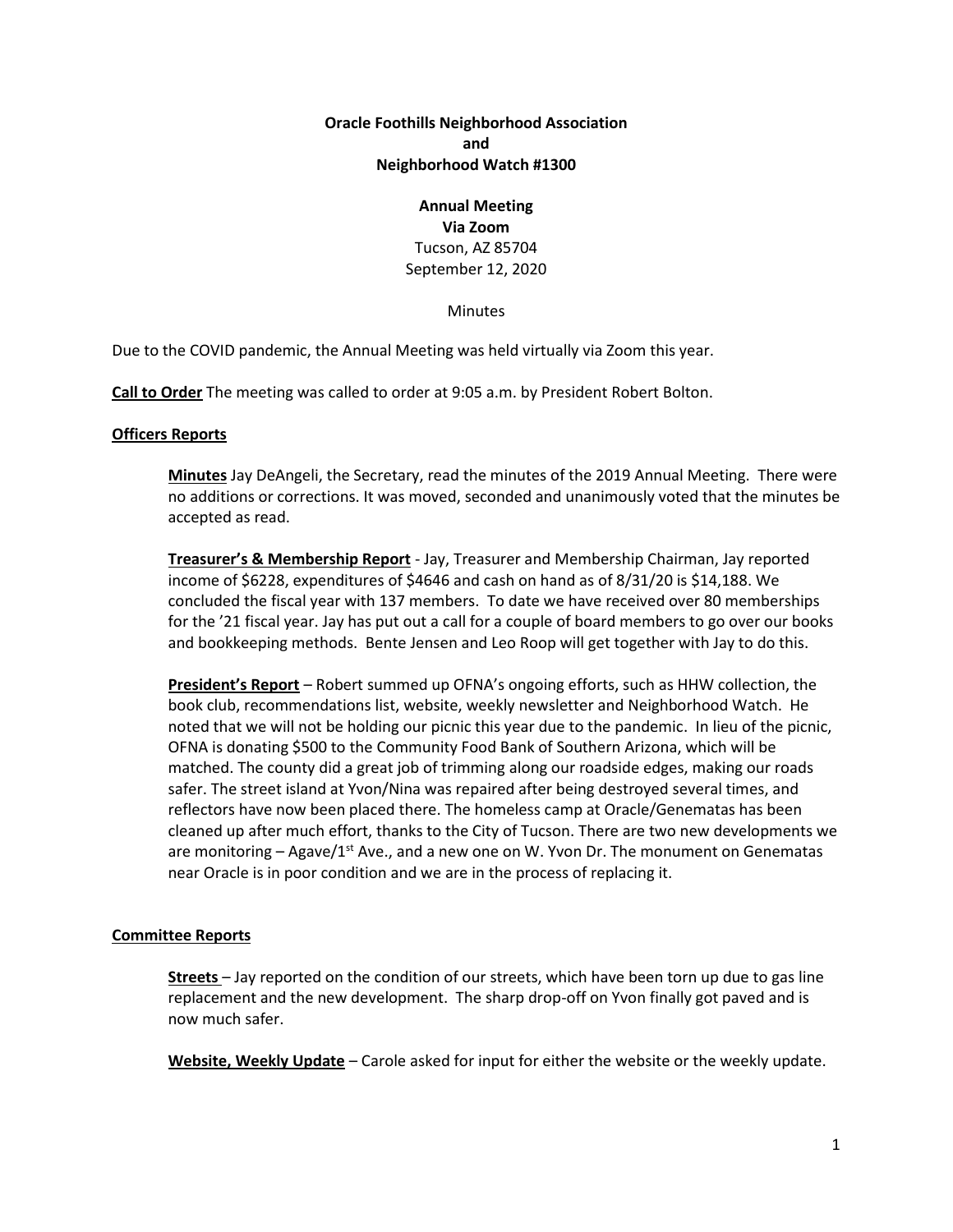**Hospitality** – Carole paid tribute to those neighbors that have died this year: Eleanor Formo, Pam Remington, Matt Johns, Les Josephson, Donna Josephson, Mayree Braun and Roxie Lopez. Roxie's husband, George, had gall bladder surgery, and his brother, John, fell and broke his shoulder. Roxie's obituary asked that donations be made to Arizona Public Media, with which she was very involved. It was moved and seconded that OFNA donate \$100 to AZPM in Roxie's honor. The motion passed unanimously. A number of neighbors have left the neighborhood this year: Virginia Johns, Lesa & Robert Jensen, Lori Williamson, Bobbi Corbett & her mom, Vivian Feinberg, Sue & Ernie Richmond, Ron & Debbie Birdman. We have quite few new neighbors, including the most recent – Tim & Karyl Sutherland on Maria Dr.

**Neighborhood Watch** – The Neighborhood Watch Area Leader reported on the criminal activity for the year. In February there was a burglary at Circa 79 Salon by a guy who lived in the Catalina Foothills Lodge apartments. He was identified thanks to cameras. A burglary took place on Maria Dr. in the 5600 block, the thieves entering the garage through an unlocked door. An attempted burglary in the same area was thwarted by cameras, lights and locks. There have been several incidents of mail theft, and Carole asked that people report any such incidents to 911 as well as the Postal Inspector. Jay noted that if people get locking mailboxes, they need to make sure they can't be pried open with a screwdriver. He is willing to give anyone advice on the best kind to get. We have also had some reports of larceny from motor vehicles, noise complaints, suspicious persons, graffiti, illegal dumping, homeless camps, solicitors and scams. There is a rental house on Canyon View that has had many boxes piled at the front door. Delann will call the owners and find out what is going on. We may have to call and have the sheriff go by and check.

### **Old Business**

**Household Hazardous Waste –** The collection has been paused for several months, but will resume on October 1<sup>st</sup>, a Thursday. Barb & Hank Peck, Clark Arnold and Brendan Carey are responsible for this great service. Brendan has a company that does hazardous waste disposal and he had done our collections for free.

**Homeless Camps** – After many calls and letters to the owners of the property at Oracle/Genematas, the City of Tucson Code Compliance people got involved and were instrumental in having the homeless removed and getting the owners to clean up the huge mess. There were many trailer-loads of trash hauled out of there.

### **New Business**

**Picnic** – Jay said we had a great picnic last year and thanked Bente & Johnny Jensen for the use of their property. The picnic has been cancelled this year due to the pandemic, but we hope to have it back next October.

**Yvon Dr. Development** – Lisa Meder reported that Fairfield Homes is planning to develop the land across W. Yvon Dr. from her house. Her husband, Scott, has spoken to the engineer for the project and discussed the issues with access. West Yvon Dr. is a private road owned by the